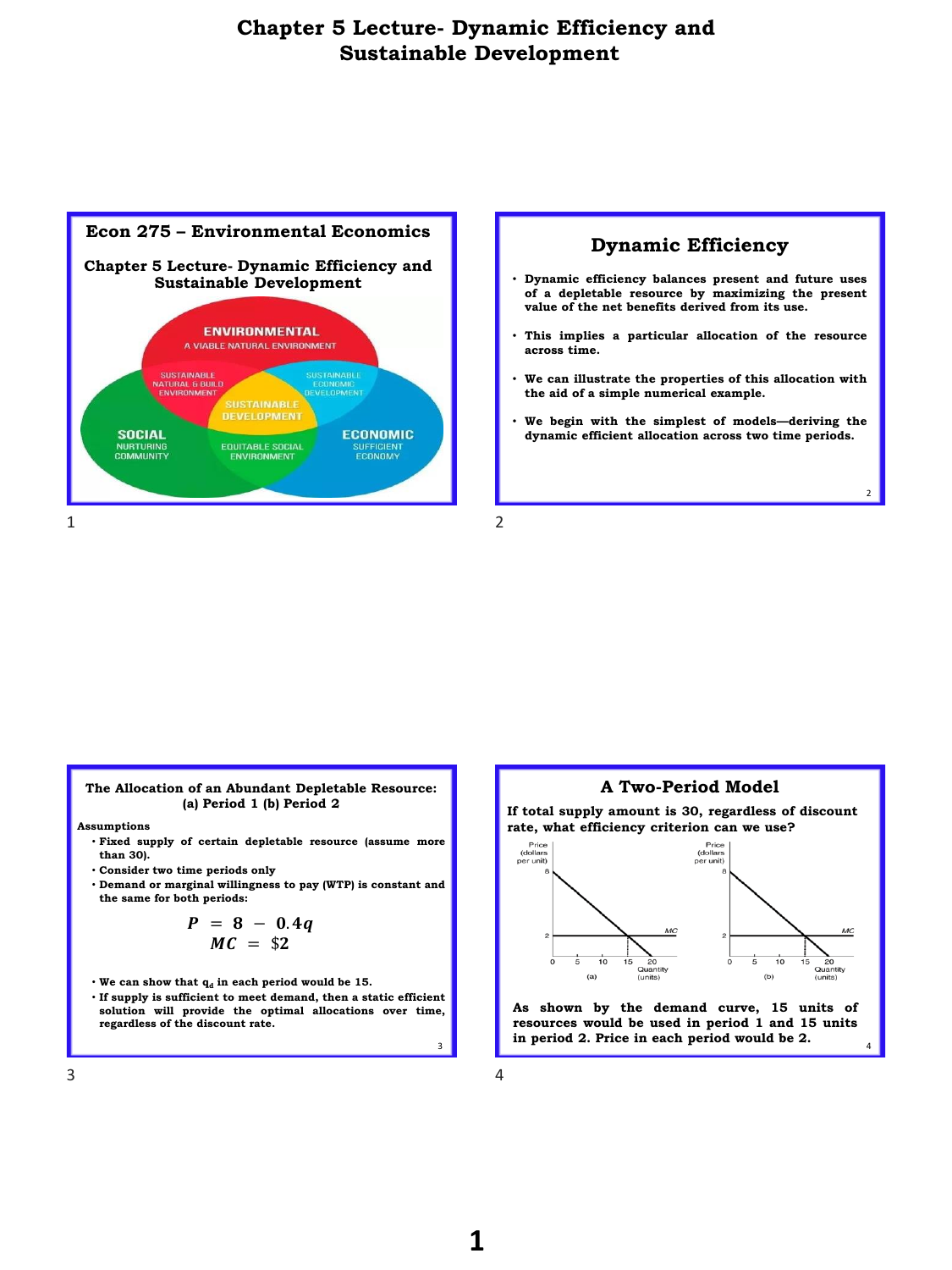#### **A Two-Period Model**

- **Note that if the total supply (Q) were 30 or greater, and we were concerned only with these two periods, an efficient allocation would allocate 15 units to each period, regardless of the discount rate**
- **Thirty units would be sufficient to cover the demand in both periods; the consumption in Period 1 would not reduce the consumption in Period 2.**
- **In this case the static efficiency criterion is sufficient because the allocations are not temporally interdependent—abundance eliminates the scarcity**

#### $5\overline{6}$

#### **A Two-Period Model**

- **If supply is not sufficient (say only 20) we must determine the optimal allocation using the dynamic efficiency criterion: maximize the present value of net benefits.**
- **You can see that if the supply is 20 and the demand is 15 in period 1, than only five can be consumed in period 2.**
- **Thus, we have to looks at maximizing the present value of net benefits.**
- **The present value for a two-period model is the sum of the present values in each of the two years.**
- **The present value in each period is the portion of the area under the demand curve and above the supply curve or the area under the marginal net benefit curve (which is the demand curve minus the marginal cost).**

6

8

5



### **A Two-Period Model**

- **The dynamically efficient allocation will satisfy the condition that the present value of the marginal benefit from the last unit in period 1 (MNB<sup>1</sup> ) equals the present value of the marginal net benefit in period 2 (MNB<sup>2</sup> ).**
- **Since the Willingness to Pay (WTP) or Present Value of Marginal Benefit must be the same for both periods, we first calculate quantity in each period.**
- **We calculate prices by inserting the efficient quantities into the willingness to pay function and solving for price.**

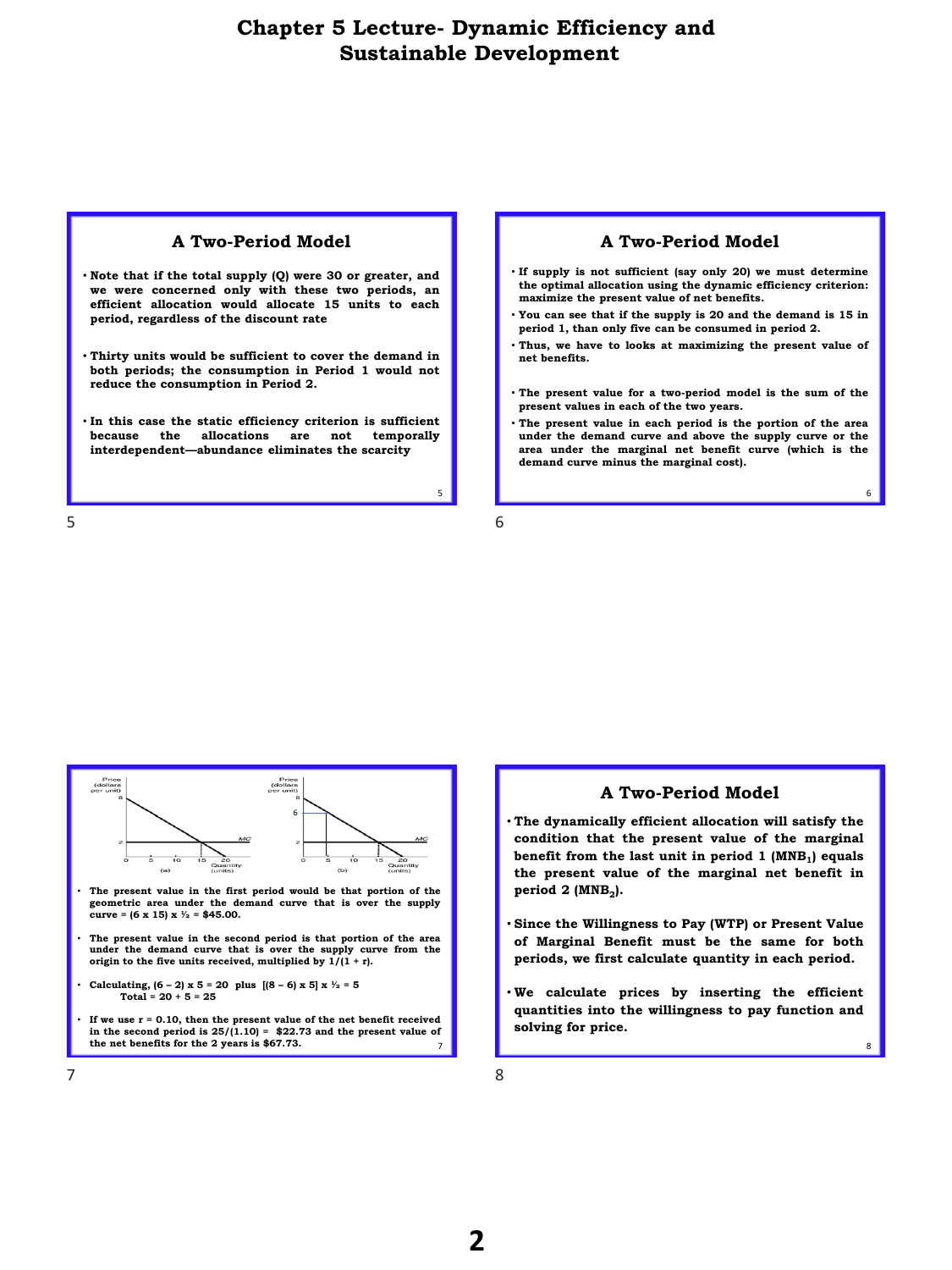### **A Two-Period Model**

**To get marginal net benefits (MNB), we subtract MC from demand.**

**Period One Present Value of Marginal Net Benefits (MNB<sup>1</sup> ) =**

**8 - 0.4 q<sup>1</sup> - 2 = 6 - 0.4q<sup>1</sup>**

**Period Two Present Value of Marginal Net Benefits (MNB<sup>2</sup> ) =**

**(8 - 0.4 q<sup>2</sup> - 2) (1/(1 + 0.1)) = (6 - 0.4 q<sup>2</sup> ) (1/1.1) = 5.45 - .36q<sup>2</sup>**

**Key Idea: The first time period is not discounted because it is considered the current period. The second time period is discounted.**



**From the previous slide:** 

**Period One Present Value of Marginal Net Benefits (MNB<sup>1</sup> ) =**

**8 - 0.4 q<sup>1</sup> - 2 = 6 - 0.4q<sup>1</sup>**

**Period Two Present Value of Marginal Net Benefits (MNB<sup>2</sup> ) =**

**(8 - 0.4 q<sup>2</sup> - 2) (1/(1 + 0.1)) = (6 - 0.4 q<sup>2</sup> ) (1/1.1) = 5.45 - .36q<sup>2</sup>**

**Optimal allocation is found by setting MNB<sup>1</sup> = PVMNB<sup>2</sup> and the resource amount constraint**  $q_2 = 20 - q_1$ .

**Substituting the resource constraint into the equilibrium conditions one obtains 6 - 0.4 q<sup>1</sup> = 5.45 - .36 (20 - q<sup>1</sup> )**

> **You can show that**  $q_1 = 10.238$  **and**  $q_2 = 9.762$ **P<sup>1</sup> = 3.905 and P<sup>2</sup> = 4.095**

> > 10



9



11 12